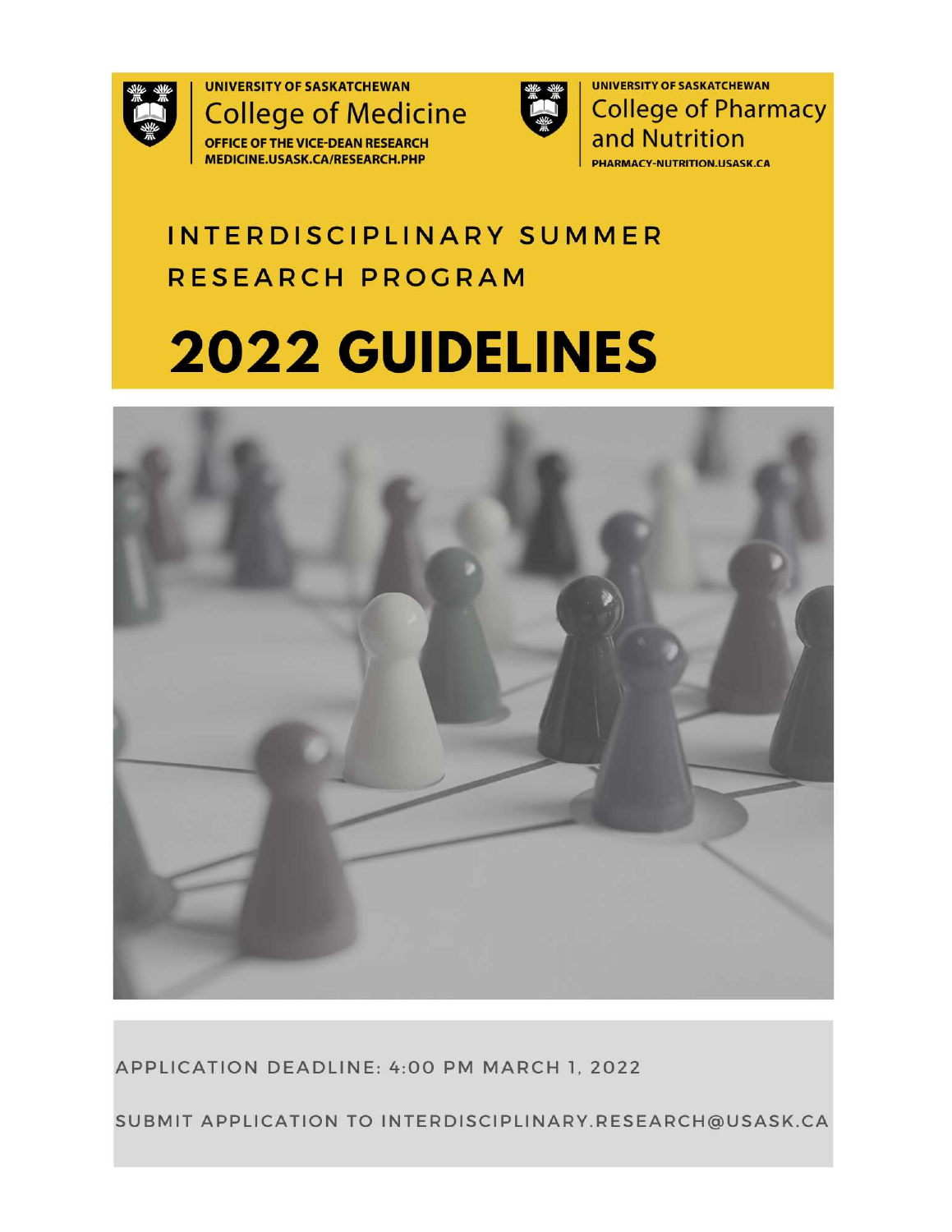



### **2022 Interdisciplinary Summer Research Program Guidelines**

Sponsored by the College of Pharmacy and Nutrition and College of Medicine

#### **Program Goals**

The Interdisciplinary Summer Research program provides undergraduate salary awards to help in the research training of summer students enrolled in either the College of Medicine or the College of Pharmacy and Nutrition and co-supervised by a faculty member from both participating colleges. The purpose of these awards is to provide students with valuable research experience and inspire them to consider pursuing graduate studies. These salary awards are also intended to increase interdisciplinary research within the Health Sciences.

#### **Number of Applications**

**Only one application per applicant will be accepted**. Thus, each student and each supervisor may only submit one application per year. Each project submitted is to be a stand-alone project with clearly defined objectives and outcomes. A student must be co-supervised by two supervisors from different participating colleges. For administrative purposes, a lead supervisor must be identified.

#### **Length and Number of Grants**

Research projects are between 10 and 16 weeks and run over the summer months (May-August) exclusively. **For the summer of 2022, two salary awards will be funded.** 

Students who receive project funding are paid as employees and are expected to work 37.5 hours per week. The amount of the salary award is dependent on the student's year in program and number of weeks of work, plus benefits. Any additional expenses incurred during the project are the responsibility of the supervisor.

| <b>Student Year Completed</b> | Hourly Wage |
|-------------------------------|-------------|
|                               | \$12.54     |
|                               | \$13.56     |
|                               | \$14.75     |
|                               | \$15.80     |

#### **Eligibility**

These awards are open to all undergraduate students enrolled in the College of Medicine or the College of Pharmacy and Nutrition at the University of Saskatchewan. To be competitive, we recommend students have a **minimum average of 80% in their last two terms**.

Co-supervisors must be **faculty eligible to hold research funds** in the College of Pharmacy and Nutrition and the College of Medicine for the duration of the award period.

Any questions regarding eligibility should be directed to the program administrators listed below. Please be sure to approach your program administrator at least 1 week before the deadline so that they have the opportunity to assist you with assessing your eligibility.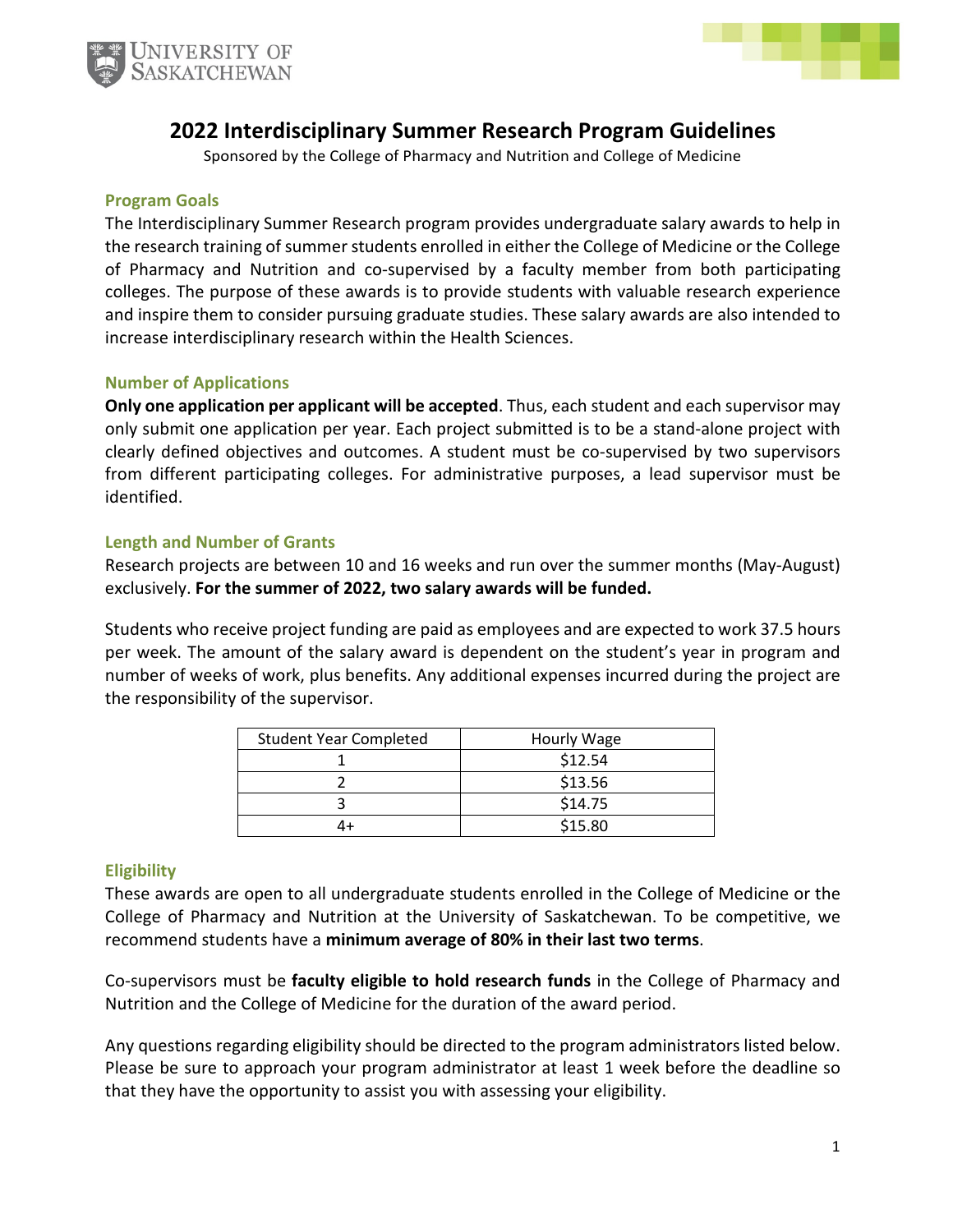



#### **Choosing and Submitting a Project**

Students who have an idea for a project or an interest in a particular area are encouraged to approach faculty with their ideas. Once students find faculty members to work with, they can work on completing an application together.

#### **Application**

Complete and submit the application form to [interdisciplinary.research@usask.ca b](mailto:interdisciplinary.research@usask.ca)y **March 1, 2022**.

Write your application in a manner that can be understood by a non-expert.

**Research and mentorship activities should align with pandemic parameters around social distancing and human contact.** 

#### **Assessment**

Applications will be assessed and ranked by the Vice-Dean Research (CoM) and Associate Dean Research (CoPN) using the evaluation rubric.

#### **Research Ethics Approvals**

Obtaining research ethics approval is the responsibility of the supervisors and must be in place prior to the start of the project.

#### **Notification of Success**

Written notification of the outcome of applications will be sent to applicants in mid to late March. Successful applicants will have two weeks to submit the required paperwork.

#### **Supervisor and Student Responsibilities**

- Must work the allotted weeks at 37.5 hours/week and notify the supervisor if this is not possible
- Promptly submit the exit survey
- Present your research at a poster day (e.g. SURE symposium, Life and Health Sciences Expo, or CoM research showcase)

#### **Students** Supervisors **Supervisors**

- Must obtain ethics approval
- Mentor and supervise the student
- Report promptly to the OVDR or ADR if the student's attendance does not meet the funding requirements of the program.
- Ensure that the student submits their exit survey.

#### **Supervisor Expectations**

It is expected that if a proposed project has any impact on a third party, that the supervisor is to inform the third party of any implications and obtain written permission to continue with the research. Failure to comply with this could result in the cancellation of an awarded project.